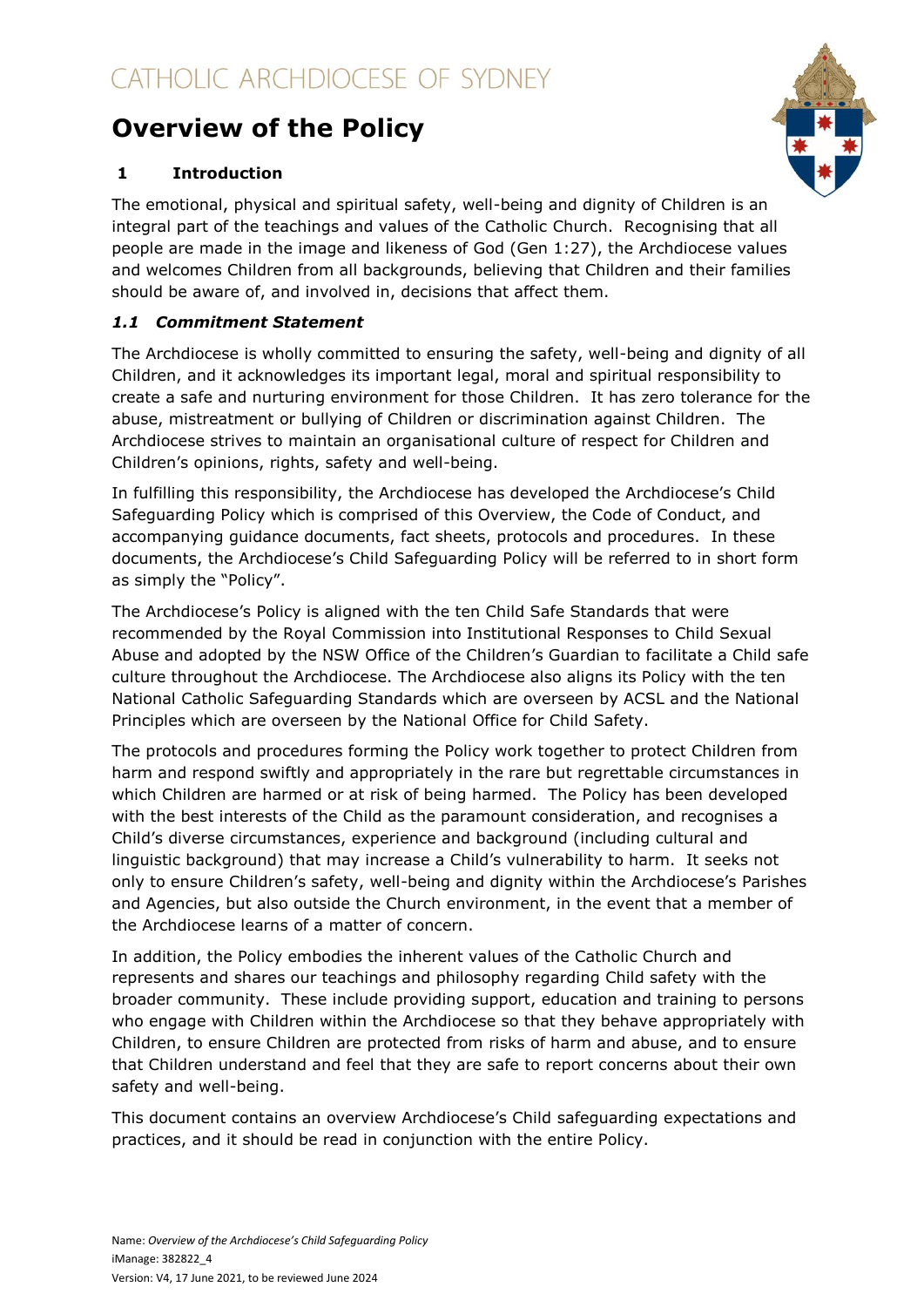# **2 To whom does the Policy apply?**

The Archdiocese believes that it is the shared responsibility of all adults associated with the Archdiocese to ensure the safety and well-being of Children involved in the Archdiocese's Parishes and Agencies.

This Policy applies to all Clergy, Religious Appointees, Employees, contractors and Volunteers in Parishes and Agencies of the Archdiocese who have, or may be expected to have, contact with Children in the course of their activities. It also applies to students on placement to the extent that this occurs in our Parishes and Agencies. For purposes of the Policy, students on placement will be included in the term "Volunteers".

This Policy does not apply to Sydney Catholic Schools or CatholicCare, which have their own Child safeguarding systems in place.

#### **3 Roles and responsibilities**

All Parish Priests, Agency Heads, Clergy, Religious Appointees, Employees, Volunteers and contractors who have contact with Children are responsible for helping to ensure the safety, well-being and dignity of those Children.

In doing so, key responsibilities include:

- being caring, respectful and compassionate towards Children;
- complying with all legal requirements relating to Child safeguarding, including:
	- o complying with any relevant screening obligations; and
	- $\circ$  reporting matters of concern relating to the safety, well-being and dignity of Children to the appropriate person, including the NSW Police, where appropriate;
- cooperating with any internal or external investigation regarding the safety, wellbeing and dignity of a Child or Children; and
- complying with the Policy, including this overview, and signing and complying with the Code of Conduct.

The primary persons and offices with responsibility for dealing with Child safeguarding in the Archdiocese are the Archbishop, the Vicar General and the Safeguarding Office, which is overseen by the Vicar General. Parish Priests and Agency Heads are also responsible for dealing with Safeguarding Complaints that arise in the individual Parishes and Agencies of the Archdiocese. The roles and responsibilities of each of those persons are outlined in the *Chart of Archdiocesan Child Safeguarding Roles and Responsibilities*.

In addition to the key responsibilities set out above, the Archbishop, Vicar General, Safeguarding Office, Parish Priests, Agency Heads, and all Clergy, Religious Appointees, Employees, Volunteers and contractors have a duty to protect Children from Child Abuse Offences. This includes taking steps to reduce or remove the risks of Child Abuse Offences being committed against Children in connection with the Archdiocese's Parishes and Agencies as further detailed in the *Protocol: Reducing or Removing Risks of Child Abuse*.

#### **4 Screening of persons working with Children**

Under the *Child Protection (Working with Children) Act 2012* (NSW), Working with Children Checks are to be obtained by Workers before they can engage in Child-Related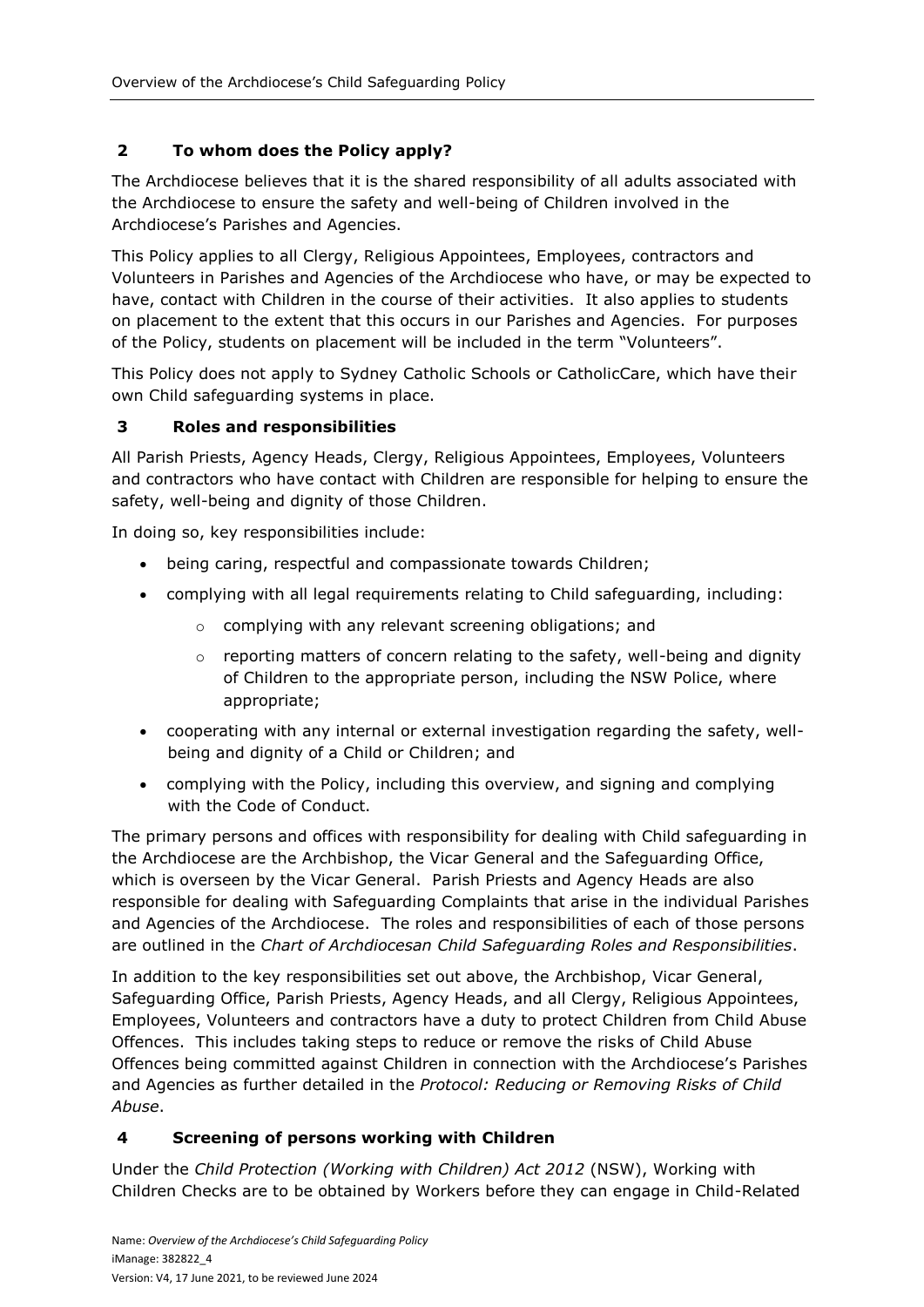Work. The *Child Protection (Working with Children) Act 2012* (NSW) is administered by the NSW Office of the Children's Guardian.

Under the *Child Protection (Working with Children) Act 2012* (NSW), the person who employs or otherwise engages Workers is required to verify that each of those Workers has a valid Working with Children Check before they can commence Child-Related Work. Failure to do so will attract a substantial fine. Any person who engages in Child-Related Work without a valid Working with Children Check may also be exposed to a substantial fine.

**Note**: Contractors (other than self-employed contractors) are responsible for screening their own Workers. The Archdiocese's standard contracts require contractors to undertake that they have complied with their screening obligations. For further guidance, see *Guide to Dealing with Volunteers and Contractors*.

In addition to requiring a valid Working with Children Check, the Archdiocese requires that Employees, Volunteers and self-employed contractors in Child-related roles undergo a thorough recruitment process to assess their appropriateness to work with Children. That process involves being asked targeted interview questions, including behaviourbased questions that relate specifically to contact with Children, having their references tested to determine whether they have ever engaged in conduct that would be in breach of this Policy or the Code of Conduct. The Archdiocese's detailed protocols, procedures and guidance documents in relation to screening are:

- *Protocol: Screening Workers*
- *Guidance Document: What is Child-Related Work?*
- *Flowchart: Screening Workers*
- *Fact Sheet: What is Child-Related Work?*
- *Fact Sheet: Dealing with Volunteers and Contractors*
- *Protocol: Dealing with Volunteers and Contractors*

**Note** that in addition to a Working with Children Check, National Criminal History Checks may be required by the Archdiocese for particular Workers from time-to-time depending on the nature of their particular Child-related role.

#### **5 Reporting Reportable Crimes to the NSW Police**

Under the *Crimes Act 1900* (NSW), it is an offence to conceal Reportable Crimes. Reportable Crimes must be reported to the NSW Police, and it is Archdiocesan policy that they be reported with the assistance of the Safeguarding Office. Failure to do so will attract penalties.

Broadly speaking, Reportable Crimes relating to Children include:

- Physical Assault of a Child;
- sexual or indecent assault of a Child;
- any Sexual Act with or Sexual Touching of a Child;
- Grooming a Child for unlawful Sexual Activity;
- the possession, dissemination or production of Child Abuse Material, which includes Child pornography and any material depicting a Child as a victim of torture or cruelty; and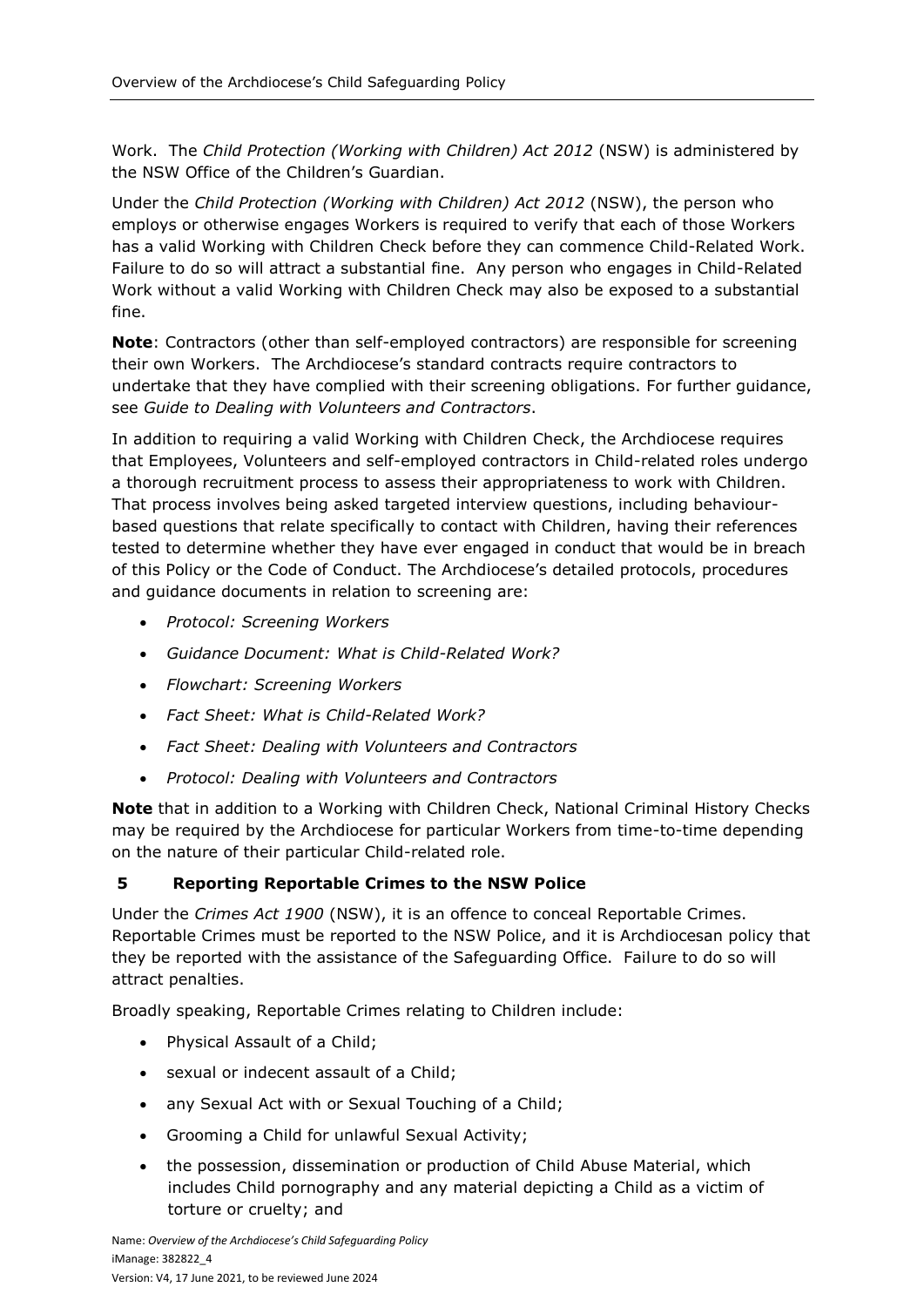the recording or distributing of Intimate Images without consent.

The Archdiocese's detailed protocols, procedures and guidance documents in relation to reporting Reportable Crimes are:

- *Protocol: Reporting Reportable Crimes to the NSW Police*
- *Guidance Document: What Constitutes a Reportable Crime?*
- *Table of Reportable Crimes*
- *Flowchart: Reporting Safeguarding Complaints*
- *Fact Sheet: What is a Reportable Crime?*
- *Protocol: Managing Safeguarding Complaints*
- *Fact Sheet: Managing Safeguarding Complaints*

# **6 Reporting inappropriate Employee conduct to the NSW Office of the Children's Guardian**

Under the *Children's Guardian Act 2019* (NSW), the head of a relevant entity is required to report Reportable Allegations or convictions which may be Reportable Convictions regarding employees (as defined in the *Children's Guardian Act 2019* (NSW)) to the NSW Office of the Children's Guardian. The definition of 'employees' in the *Children's Guardian Act 2019* (NSW) is very broad and includes Employees, Volunteers, contractors, Clergy, Religious Appointees, and anyone who holds or is required to hold a Working with Children Check for the purposes of engagement with the Archdiocese, even if circumstances where the person's role does not have any face-to-face or physical contact with Children.

Reportable Allegations and convictions which may be Reportable Convictions are allegations or criminal convictions of Reportable Conduct, including:

- any sexual offence;
- sexual misconduct;
- ill-treatment of a Child;
- neglect of a Child;
- assault against a Child;
- an offence under s 43B of the *Crimes Act 1900* (NSW) for failing to reduce or remove the risk of a Child becoming the victim of abuse;
- an offence under s 316A of the *Crimes Act 1900* (NSW) for concealing a Child Abuse Offence; and
- any behaviour that causes significant emotional or psychological harm to a Child.

Reportable Allegations and convictions which may be Reportable Convictions, encompass conduct that occurs both in connection with an employee's employment with the Archdiocese and outside of their employment.

Parish Priests and Agency Heads are responsible for reporting any Reportable Allegation or conviction that may be a Reportable Conviction within their Parishes and Agencies to the Safeguarding Office. The Archbishop, who is responsible for notifying the NSW Office of the Children's Guardian of any Reportable Conduct has delegated his authority for reporting to the NSW Office of the Children's Guardian to the Vicar General, who in turn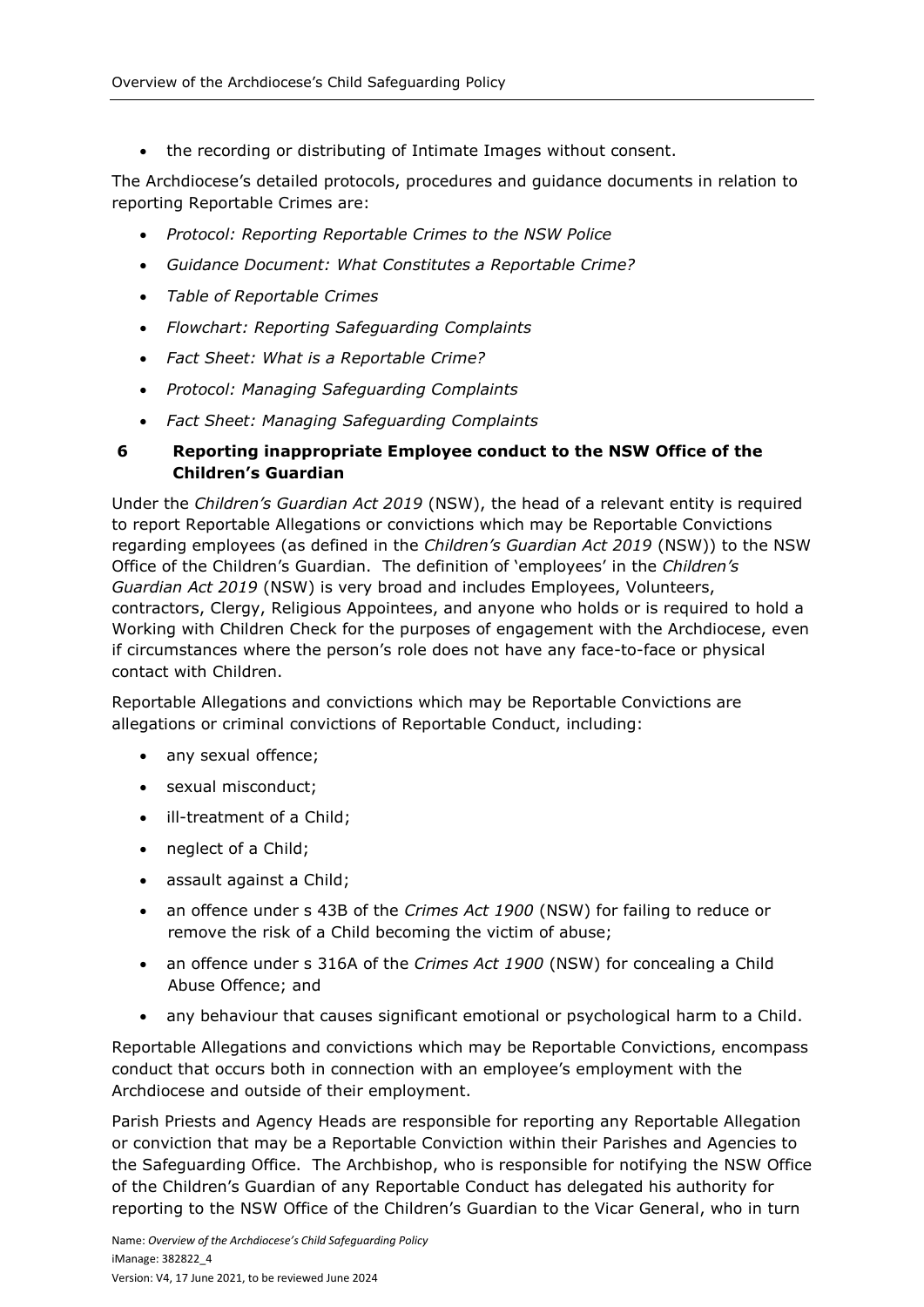is supported by the Safeguarding Office which reports Reportable Conduct to the NSW Office of the Children's Guardian.

The Archdiocese's detailed protocols, procedures and guidance documents in relation to reporting inappropriate conduct are:

- *Protocol: Reporting Inappropriate Conduct to the NSW Office of the Children's Guardian*
- *Guidance Document: What Conduct Must Be Reported to the NSW Office of the Children's Guardian?*
- *Flowchart: Reporting Safeguarding Complaints*
- *Fact Sheet: What Conduct Must Be Reported to the NSW Office of the Children's Guardian?*
- *Protocol: Managing Safeguarding Complaints*
- *Fact Sheet: Managing Safeguarding Complaints*

# **7 Reporting a Child who is at Risk of Significant Harm to the Department of Communities and Justice**

Under the *Children and Young Persons (Care and Protection) Act 1998* (NSW), certain persons who work with Children, including Clergy, Agency and Parish workers (paid and unpaid) in Child-related roles are mandatory reporters and therefore under an obligation to make a report to the Department of Communities and Justice if they have reasonable grounds to suspect a Child is, or may be, at Risk of Significant Harm. Mandatory reporting obligations apply to persons in religious ministry or persons providing religion based activities to Children wholly or partly to Children as part of their professional work or other paid employment and those in management positions in organisations that deliver those services.

A mandatory reporter must make a report when they have reasonable grounds to suspect that a Child or Young Person is at Risk of Significant Harm and those grounds arise in the course of, or from their work or role. Mandatory reporters within the Archdiocese including all Clergy, Religious Appointees, Employees, Volunteers and contractors report concerns that a Child may be at Risk of Significant Harm to their Parish Priest and Agency Heads. Parish Priests and Agency Heads are required to relay those reports to the Safeguarding Office, which is responsible for notifying relevant matters to the Department of Communities and Justice

A Child is at Risk of Significant Harm if current concerns exist for that Child's safety, welfare or well-being because of the presence, to a significant extent, of any one or more of the following circumstances:

- the Child's basic physical or psychological needs are not being met or are at risk of not being met;
- the Child's parents or guardians have not arranged and are unable or unwilling to arrange for the Child to receive necessary medical care;
- in the case of a Child who is required to attend school, the parents or guardians have not arranged and are unable or unwilling to arrange for the Child to receive an education;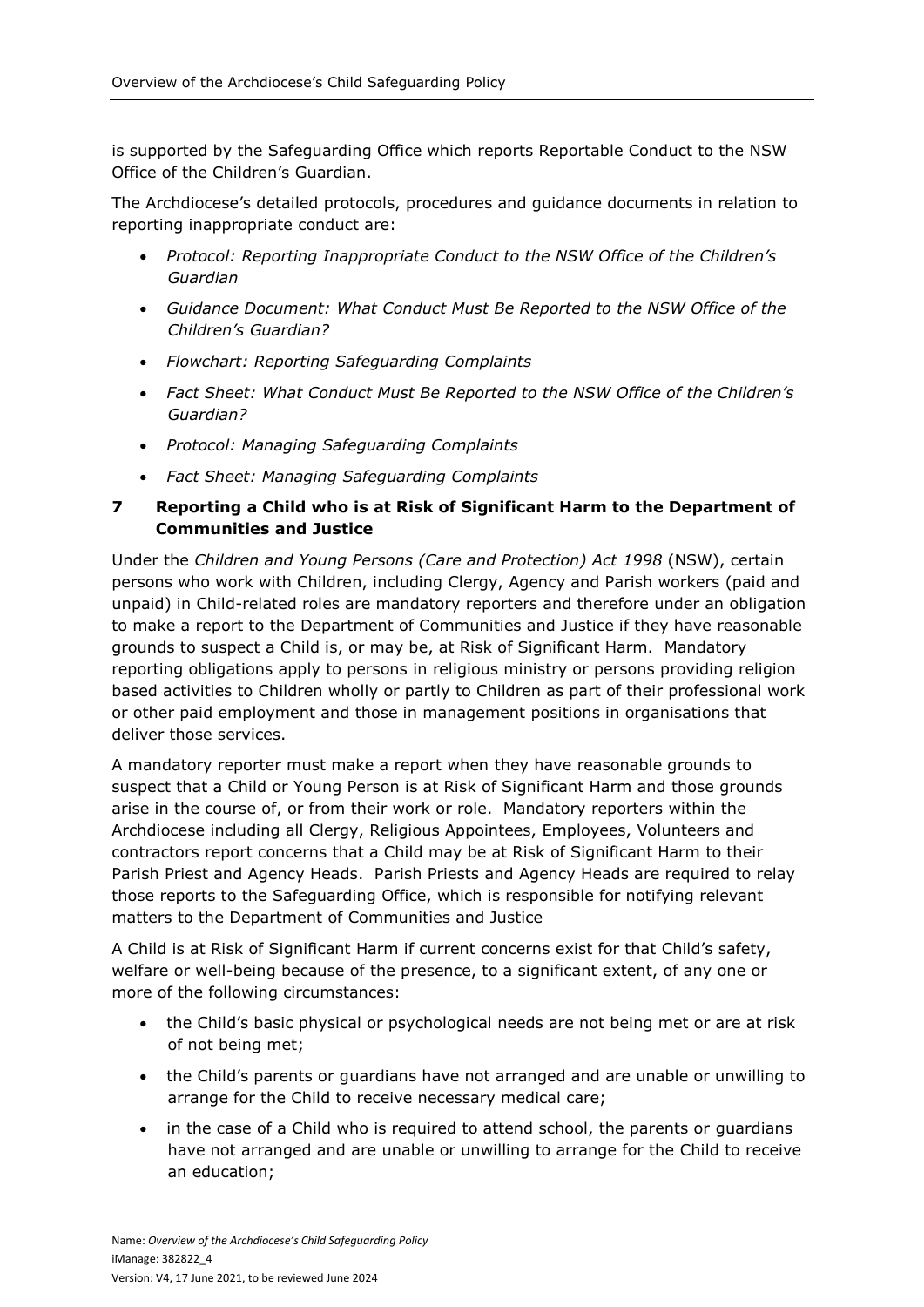- the Child has been, or is at risk of being, physically or sexually abused or illtreated, regardless of whether they have given consent;
- the Child is living in a household where there have been incidents of domestic violence and, as a consequence, the Child is at risk of serious physical or psychological harm; and
- a parent or other care giver has behaved in such a way towards the Child that the Child has suffered, or is at risk of suffering, serious psychological harm.

The *Children and Young Persons (Care and Protection) Act 1998* (NSW) also provides a mechanism for voluntary reports to be made where there are reasonable grounds to suspect a Child is, or may be, at Risk of Significant Harm. The Archdiocese follows this practice and requires that all Clergy, Religious Appointees, Employees, Volunteers and contractors report concerns that a Child may be at Risk of Significant Harm to their Parish Priest and Agency Heads. Parish Priests and Agency Heads are required to relay those reports to the Safeguarding Office, which is responsible for notifying relevant matters to the Department of Communities and Justice.

The Archdiocese's detailed protocols, procedures and guidance documents in relation to reporting Children who are at Risk of Significant Harm are:

- *Protocol: Reporting a Child who is at Risk of Significant Harm to the Department of Communities and Justice*
- *Guidance Document: When is a Child at Risk of Significant Harm?*
- *Flowchart: Reporting Safeguarding Complaints*
- *Fact Sheet: When is a Child at Risk of Significant Harm?*

#### **8 Responding to Safeguarding Complaints received under this Policy**

The Archdiocese recognises that there are a range of barriers that may prevent a complainant from bringing forward their complaint. To help minimise these barriers, the Archdiocese seeks to provide flexible pathways for people who wish to approach the Church, minimise difficulties, delays and costs. We acknowledge that the adversarial process does not provide a compassionate or sensitive response, and we seek to respond in a timely and sensitive manner assisting complainants in identifying the correct Church Authority.

The Archdiocese acknowledges the importance of investigating and taking appropriate action in relation to Safeguarding Complaints that it receives in relation to the conduct of current and previous Employees, Volunteers, contractors, Clergy and Religious Appointees. The Archdiocese requires its Parishes and Agencies and the Employees, Volunteers, contractors, Clergy and Religious Appointees of those Parishes and Agencies, to comply fully with any investigations into Safeguarding Complaints including observing confidentiality.

Throughout the entire process, the Archdiocese strives to uphold procedural fairness for all affected individuals. The principles of procedural fairness the Archdiocese commits to include:

 Affording all those involved a reasonable opportunity to put forward their case, including the opportunity to seek legal advice and representation;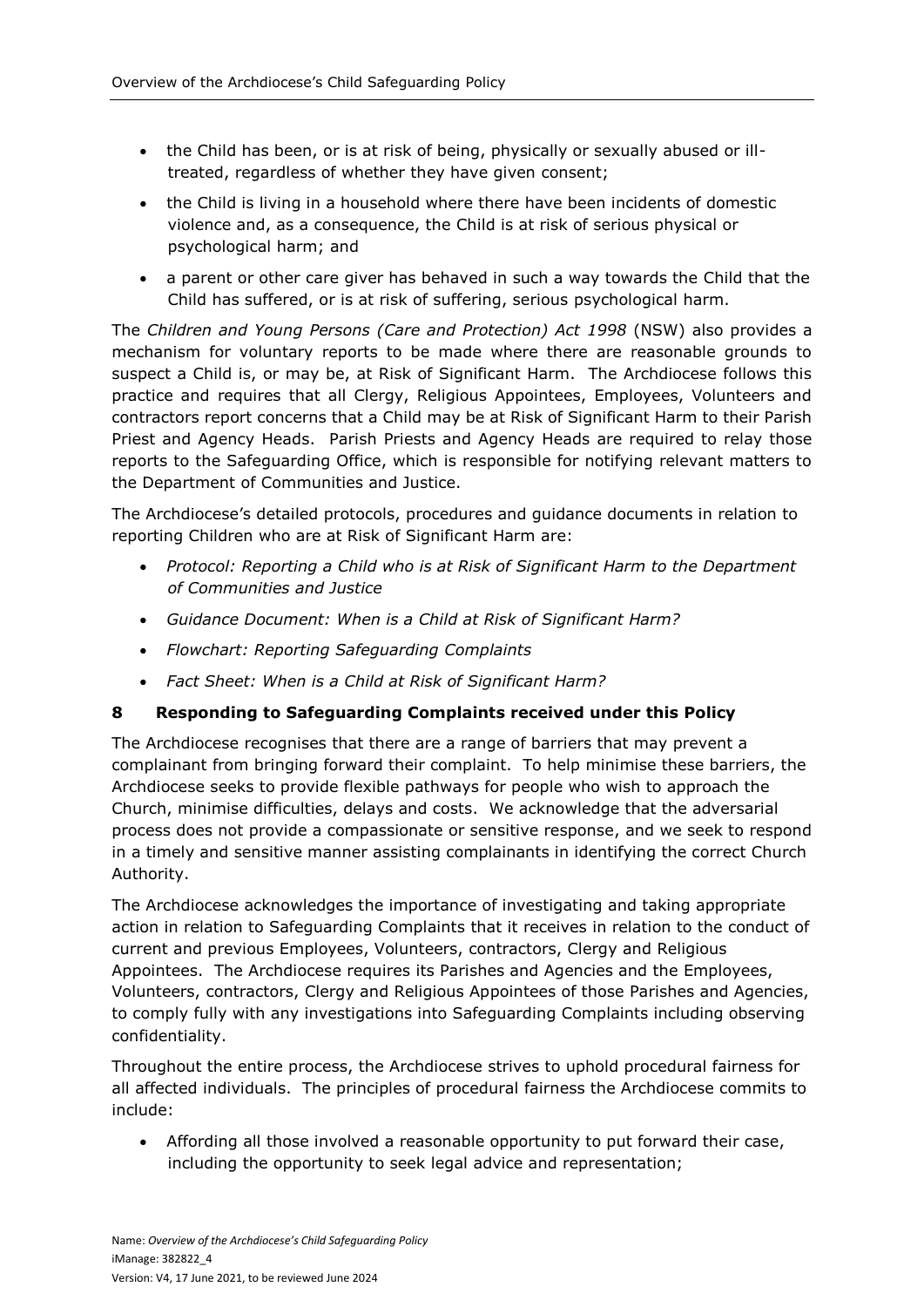- Providing sufficient detail of all allegations to the Respondent to enable an adequate response;
- Providing clear information about processes and potential findings and outcomes, including the right to a review;
- Conducting the investigation without unnecessary delay (allowing for criminal and statutory child protection investigations, which must take precedence);
- Communicating regularly with the persons directly involved about the progress of the investigations. Written communication must be given to relevant persons, including the person subject to the alleged abuse and also the Respondent, regarding the outcomes/findings and their right to a review.

On receipt of a Safeguarding Complaint, the Parish Priest or Agency Head, will notify the Safeguarding Office which assesses the Safeguarding Complaint to determine whether it is **a Level 1 or Level 2 Safeguarding Complaint**, **a Level 3 Safeguarding Complaint**, or **frivolous or vexatious or otherwise not capable of a response**.

Notification to the Safeguarding Office should be done **immediately** where there is an immediate risk to the safety and well-being of the Child concerned or Children generally or where the Safeguarding Complaint may be a Reportable Crime or otherwise reportable to authorities. Where there is an immediate risk to the safety and well-being of the Child concerned or Children generally, the Safeguarding Office will assist the Parish Priest or Agency Head to take steps necessary to ensure the safety of the Child or Children.

If the Safeguarding Complaint constitutes a Reportable Crime, the Safeguarding Office will report the Safeguarding Complaint to NSW Police (and any other relevant authority) and will provide a copy of the report to the Parish Priest or Agency Head.

The Parish Priest or Agency Head will record in writing the details of the Safeguarding Complaint and provide it to the Safeguarding Office as soon as possible.

Where the Safeguarding Complaint is a Level 1 or Level 2 Safeguarding Complaint, the Safeguarding Office manages it; where it is a Level 3 Safeguarding Complaint, the Safeguarding Office refers it back to the Parish Priest or Agency Head who manages it (unless this is not appropriate for some reason).

The Safeguarding Office will consider on a case-by-case basis whether a Safeguarding Complaint that has been notified is frivolous or vexatious, or capable of a response by the Archdiocese.

The Archdiocese's detailed protocols, procedures and guidance documents in relation to managing Safeguarding Complaints are:

- *Flowchart: Reporting Safeguarding Complaints*
- *Whistle-blower Guidelines*
- *Form: Reporting Details of Safeguarding Complaint*
- *Fact Sheet: Managing Safeguarding Complaints*
- *Flowchart: Managing Safeguarding Complaints*
- *Protocol: Managing Safeguarding Complaints*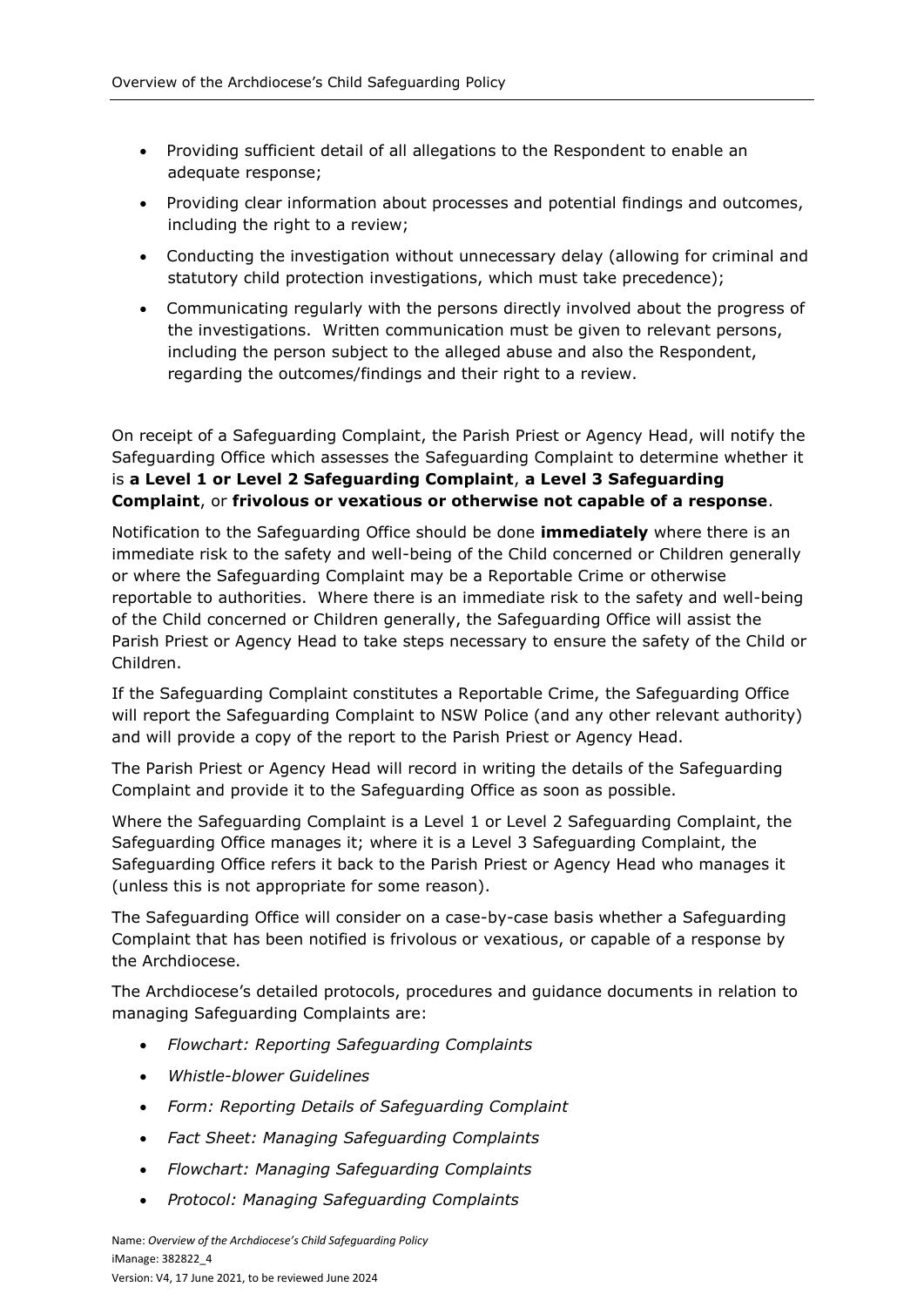- o *Form: Initial Assessment of Safeguarding Complaint*
- o *Guidance Template for Notifying Parishioners of a Safeguarding Complaint Resulting in Standing Aside the Respondent*
- o *Pro Forma Letter of Appointment to an External Investigator*

# *8.1 Level 1 and Level 2 Safeguarding Complaints*

Once the Safeguarding Office has received clearance from the NSW Police, the Vicar General will, with assistance from the Safeguarding Office, commission an external investigation where the Safeguarding Complaint is considered to be a Level 1 or Level 2 Safeguarding Complaint. The Safeguarding Office will not engage with the Child, the Child's parents or the Respondent directly or otherwise take further steps in relation to the Safeguarding Complaint unless it has received clearance from the NSW Police to do so.

If the Respondent is a member of Clergy or Religious Appointee, the Vicar General will determine whether the Safeguarding Complaint has a 'semblance of truth' under Canon Law and whether a preliminary investigation under Canon Law will proceed. During, a canonical investigation, the canonical rights of a member of the clergy must be observed.

Particular reporting requirements under Vos Estis Lux Mundi (VELM) must also be adhered to by the Archdiocese. For further information on the VELM reporting process, please refer to:

*Fact Sheet: Motu Proprio Vos Estis Lux Mundi*

Pending the outcome of the external investigation, the Respondent may be asked to stand aside as a precautionary measure from his or her position or duties where they may have contact with a Child or Children or duties may be altered so that they are not permitted to have contact with Children.

The Safeguarding Office will notify senior managers, Parish Priest or Agency Head of the outcome of the investigation. As a result of the investigator's report and findings, the Vicar General will consider disciplinary actions and any further steps. Where the Respondent is a member of Clergy, the Vicar General will consider further steps under Canon Law. Where the Respondent is a Religious Appointee, the Vicar General will refer the investigator's report to the Provincial or Superior to consider any further steps under Canon Law. The Vicar General may seek the advice of the Independent Safeguarding Advisory Panel in reaching his decision.

# *8.2 Level 3 Safeguarding Complaints*

If a Safeguarding Complaint is considered to be a Level 3 Safeguarding Complaint, the Parish Priest or Agency Head will take steps to respond to, and resolve, the Level 3 Safeguarding Complaint.

#### *a. Option for Review*

The option to review the findings and/or recommendations from the investigation is available to the complainant, the respondent, if they have cooperated with the investigation, and the Archdiocese. The Independent Safeguarding Advisory Panel (ISAP) is the external body which facilitate and oversees the review process. The review is an independent evaluation, not only as to whether there is substance in any of the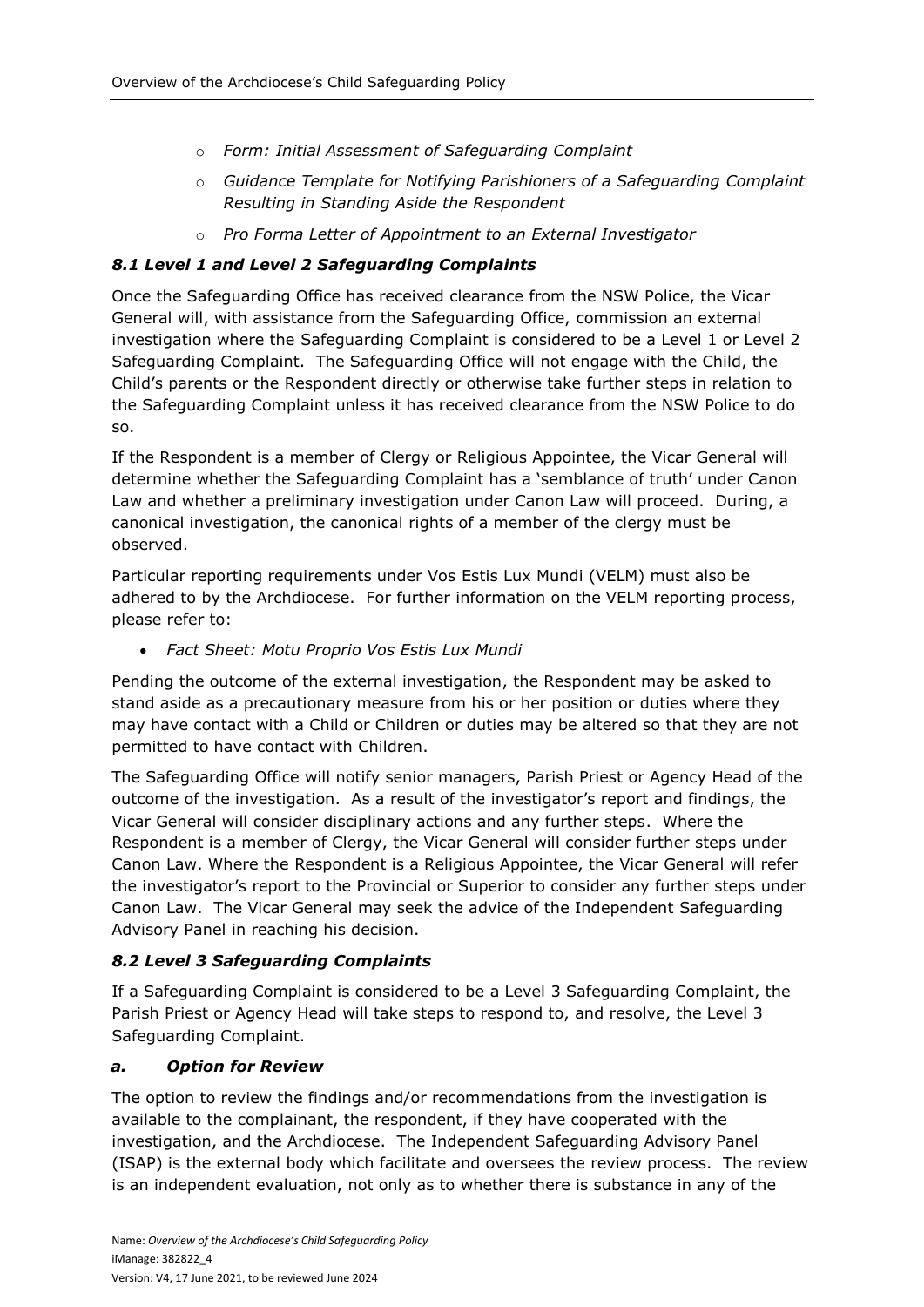grounds for complaint, but also as to whether the principles established in the *Protocol: Managing Safeguarding Complaints* have been adhered to.

#### **9 Support for victims and survivors and respondents**

The Archdiocese recognises the importance of providing support, assistance and reassurance to Children who have experienced Child Abuse or whose safety and wellbeing is, or has been, at risk. It also understands that adults may need support, assistance or reassurance, if their Children have experienced Child Abuse or in relation to experiences from their own childhood.

Every situation is unique, and it is essential that Parish Priests, Agency Heads, Employees, Volunteers, Clergy and other Religious Appointees, seek advice and support from the Safeguarding Office if they are unsure what support should be offered. Generally, support may be necessary and appropriate in circumstances including the following:

- where a Child has reported or confirmed that they have experienced abuse or that their safety or well-being is or has been at risk. It is important to reassure the Child that they have done the right thing in making the report and that they are believed.
- If there is an ongoing risk to the Child, it may be important to take immediate steps to ensure the safety and well-being of the Child, including removing them from the risks involved.
- It may be important that a Child and the Child's family members receive counselling, medical assistance and other professional support. If support of this kind is considered necessary, Parish Priests and Agency Heads should contact the Safeguarding Office and/or the Vicar General to make appropriate arrangements.

Services offered by the Archdiocese are trauma informed and based on best practice. Pastoral support and where requested, spiritual support, are available to both the complainant and the respondent. Additional pastoral support may be provided to those who are affected. Consideration will be given regarding the Parish community and the broader community when managing Safeguarding Complaints.

In offering support, the Archdiocese will give consideration to the diverse circumstances and individual needs of those impacted. This includes offering culturally safe and reasonably accessible support services to people who identify as Aboriginal or Torres Strait Islander, people living with a disability, people from culturally and linguistically diverse backgrounds, and people with diverse sexuality.

#### **10 Conducting Risk Assessments for events or activities involving Children**

The Archdiocese understands that it is necessary to identify and take steps to avoid or reduce any risks to Children that might be involved in activities or events that are arranged or conducted by the Archdiocese, or its Parishes and Agencies. A thorough Risk Assessment will involve identifying the relevant risks and implementing strategies to remove or mitigate those risks. If a risk cannot be removed or mitigated, consideration should be given as to whether the event or activity should proceed.

Parish Priests and Agency Heads are responsible for final sign-off/approval of Risk Assessments in relation to Parish or Agency activities or events involving Children.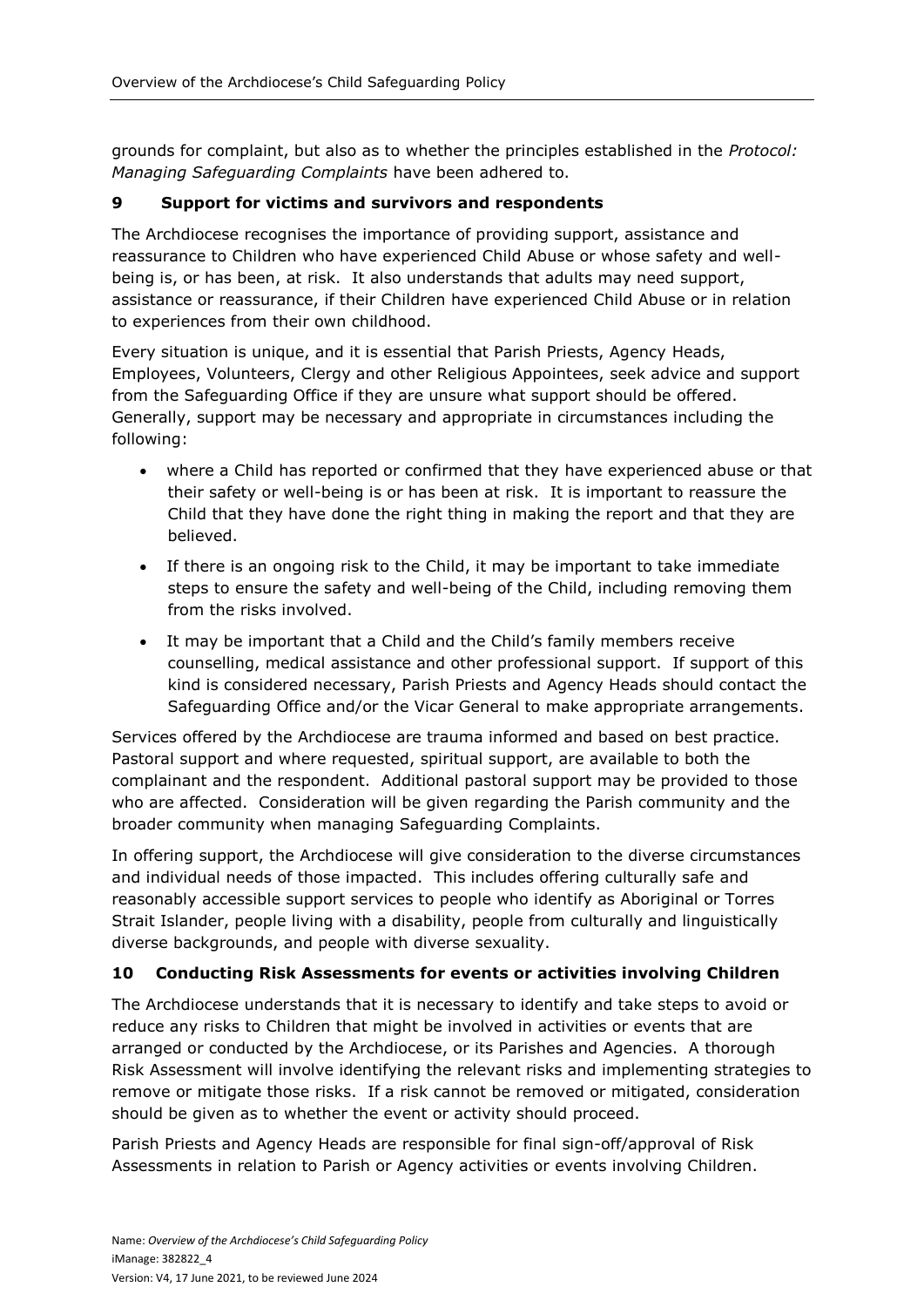Parish Priests, Agency Heads, Employees, Volunteers, contractors, Clergy and Religious Appointees, should seek advice from the Safeguarding Office if they have any questions or concerns about conducting a Risk Assessment for an activity or event at which Children may be present.

# **11 Training and support**

# *11.1 Training*

The Archdiocese acknowledges that training in relation to this Policy is essential to ensuring:

- there is adequate awareness of Child safeguarding issues;
- guidelines for appropriate behaviours with Children are understood and inappropriate behaviours are recognised;
- each person understands their obligations under this Policy, for ensuring the safety and well-being of Children (including their screening and reporting obligations), and can act accordingly; and
- awareness of any changes to this Policy is raised.

Child safeguarding training should be carried out as follows for persons who will have contact with, or are expected to have contact with, Children:

- **Induction for New Parish and Agency Employees**: this should include the completion of a module or session on Child safeguarding, which takes Employees through this Policy.
- **Refresher training for Parish and Agency Employees**: all Employees should be provided with Child safeguarding refresher training on a regular basis, which covers this Policy and focuses on any updates, amendments, or issues that have arisen since their last session or training.
- **Induction for Parish and Agency Volunteers**: Volunteers should be given an induction session on Child safeguarding, which is similar to the induction for new staff, but need not be as extensive, depending on the nature of their role as Volunteers.
- **Refresher Training for Parish and Agency Volunteers**: Volunteers should be invited to attend staff refresher training sessions.
- **Induction for Contractors**: depending on their role (i.e. not for contractors who will have no contact with Children), an overview of Child safeguarding issues, with a focus on rules for appropriate contact with Children, should be delivered to contractors at the same time as work health and safety induction.
- **Information for Children**: Children who are involved in activities at the Parishes and Agencies should be explained the rules for participating in those activities and who they should contact if they are ever concerned for their safety or the safety of another Child. This should also cover rules for Child-Child contact and provide Children with the opportunity to voice their opinions on maintaining their safety and well-being.

The Archbishop, Vicar General, persons employed in the Safeguarding Office, Parish Priests and Agency Heads will also participate in refresher training.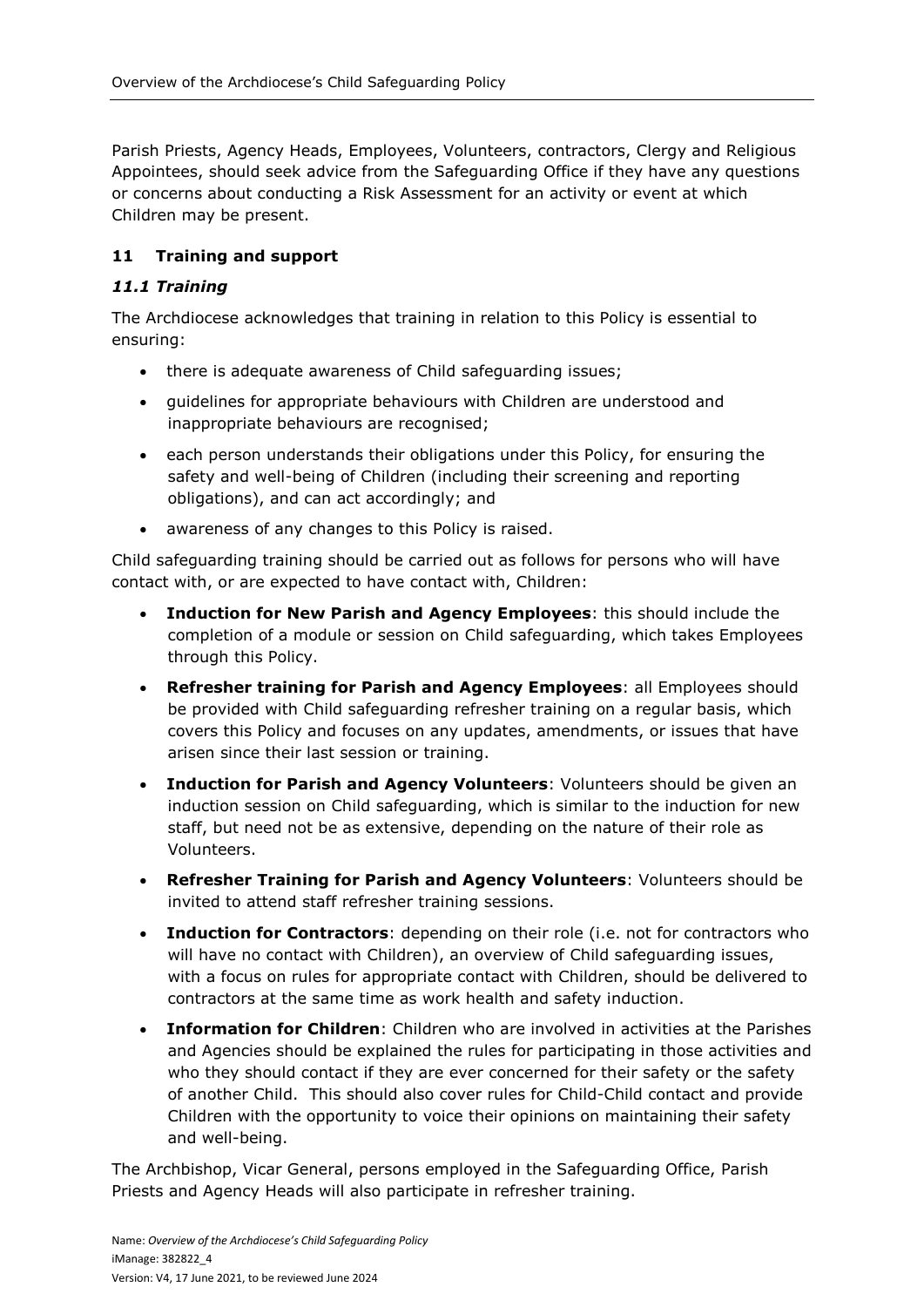# *11.2 Support*

Child safeguarding advice and support can be sought at any time from the Safeguarding Office. If appropriate, further advice can be sought from the Archdiocese, and if appropriate, the Archdiocese's General Counsel.

# **12 Record keeping and sharing**

The *Children's Guardian Act 2019* (NSW) and *Child Protection (Working with Children) Act 2012* (NSW) both require certain records relating to Child safeguarding to be kept so that the NSW Office of the Children's Guardian can carry out audits. In addition, the *Children's Guardian Act 2019* (NSW) and *Children and Young Persons (Care and Protection) Act 1998* (NSW) contain mechanisms for certain records to be shared between government and non-government agencies.

The Archdiocese also requires detailed and up-to-date records relating to Children and Child safeguarding to be kept at Parishes and Agencies to assist with any future Child safeguarding queries or investigations. The Archdiocese requires those records to be full and accurate, and permanently retained.

In circumstances where a Complainant who is the subject of records retained by the Archdiocese, its Parishes or Agencies, requests access to those records, they should be provided with full access. Persons accused of any Child Abuse Offences or persons who are otherwise under investigation by an external State authority or by the Archdiocese (whether an external or internal investigation), will not readily be provided with access to records relating to them. The Archdiocese and Agencies will otherwise handle personal information in accordance with the Archdiocese's Privacy Policy at [https://www.sydneycatholic.org/terms-and-conditions/#privacy.](https://www.sydneycatholic.org/terms-and-conditions/#privacy)

The Archdiocese's detailed protocols and procedures in relation to keeping and sharing Child safeguarding records are:

- *Protocol: Keeping and Sharing Child Safeguarding Records*
- *Fact Sheet: Keeping and Sharing Child Safeguarding Records*

# **13 Other Child safeguarding materials**

In addition to those listed in this Policy, the Archdiocese also has the following Child safeguarding protocols and procedures, to provide guidance on appropriate and inappropriate behaviours with Children:

- *Fact Sheet: Behaviours to Encourage and Avoid*
- *Protocol: Using Social Media and Technology to Communicate with Children*
- *Fact Sheet: Using Social Media and Technology to Communicate with Children*
- *Fact Sheet: Cyberbullying*
- *Protocol: Using alcohol, Tobacco and other Drugs*
- *Fact Sheet: Using alcohol, Tobacco and other Drugs*

#### **14 Reviewing the Policy**

The Archdiocese will review the Policy and Code of Conduct regularly to determine whether any modifications may be necessary to improve the safeguarding of Children. It